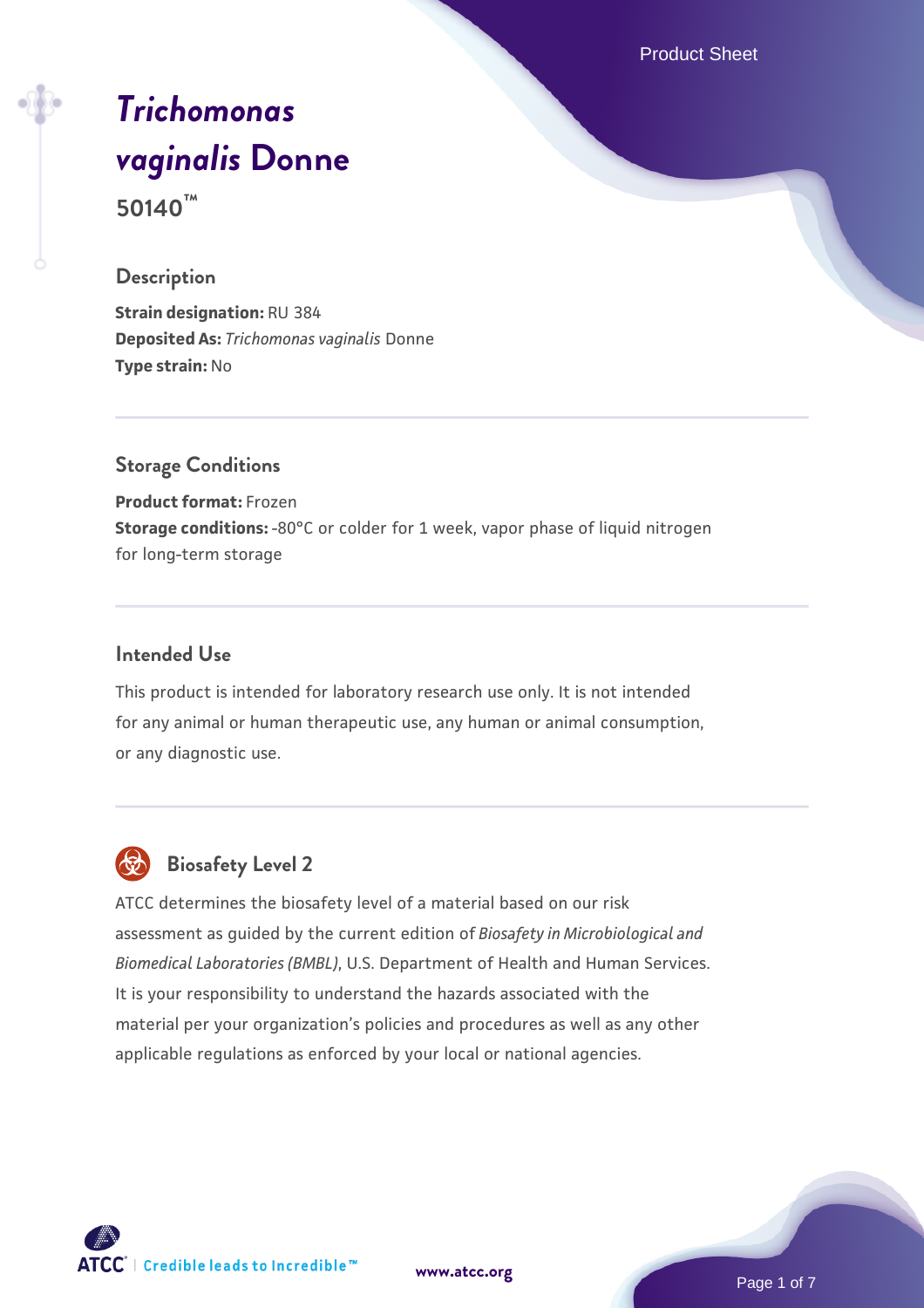ATCC highly recommends that appropriate personal protective equipment is always used when handling vials. For cultures that require storage in liquid nitrogen, it is important to note that some vials may leak when submersed in liquid nitrogen and will slowly fill with liquid nitrogen. Upon thawing, the conversion of the liquid nitrogen back to its gas phase may result in the vial exploding or blowing off its cap with dangerous force creating flying debris. Unless necessary, ATCC recommends that these cultures be stored in the vapor phase of liquid nitrogen rather than submersed in liquid nitrogen.

# **Certificate of Analysis**

For batch-specific test results, refer to the applicable certificate of analysis that can be found at www.atcc.org.

# **Growth Conditions**

**Medium:**  [ATCC Medium 2154: LYI Entamoeba medium](https://www.atcc.org/-/media/product-assets/documents/microbial-media-formulations/2/1/5/4/atcc-medium-2154.pdf?rev=b93a2db4f4b047b7be2a517e2f9f886e) [ATCC Medium 361: Modified TYM basal medium \(ATCC medium 358\) with pH](https://www.atcc.org/-/media/product-assets/documents/microbial-media-formulations/3/6/1/atcc-medium-361.pdf?rev=97e322c8d39e491787f81623f7b64aea) [adjusted to 6.0 and 0.2-0.5 ml of heat-inactivated horse serum added per](https://www.atcc.org/-/media/product-assets/documents/microbial-media-formulations/3/6/1/atcc-medium-361.pdf?rev=97e322c8d39e491787f81623f7b64aea) [tube before use](https://www.atcc.org/-/media/product-assets/documents/microbial-media-formulations/3/6/1/atcc-medium-361.pdf?rev=97e322c8d39e491787f81623f7b64aea) **Instructions for complete medium: Media:** ATCC Medium 2154 adjusted to pH 6.0 with the addition of 150 µL sterile 1N HCl per 13 mL of medium (ATCC Medium 2154 is available in a freeze-dried format as cat. no. PRA-2154).

**Alternate Media:** ATCC Medium 361 **Temperature:** 35°C **Atmosphere:** Anaerobic **Culture system:** Axenic

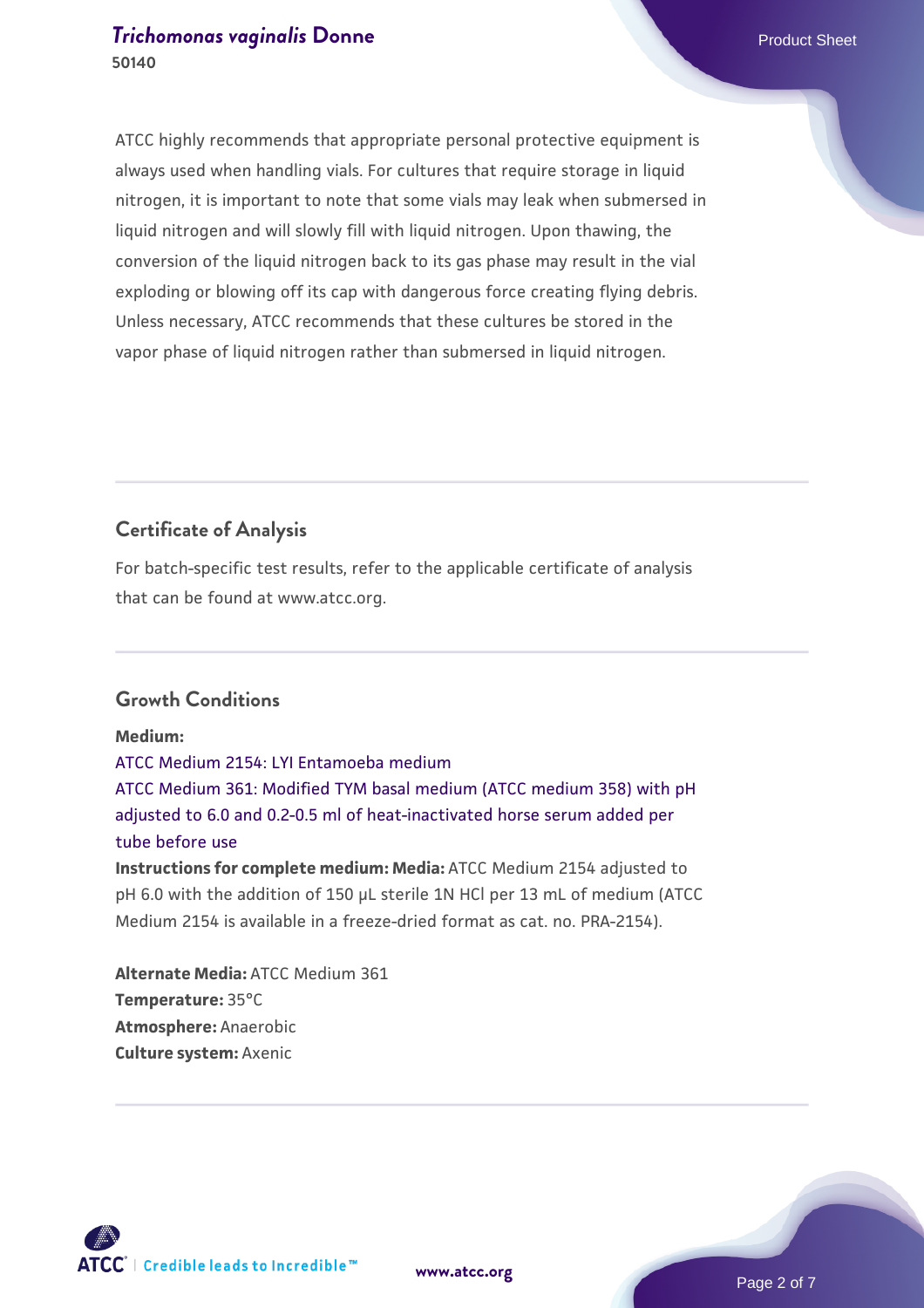# **Handling Procedures**

#### **Storage and Culture Initiation**

Frozen ampules packed in dry ice should either be thawed immediately or stored in liquid nitrogen. If liquid nitrogen storage facilities are not available, frozen ampules may be stored at or below -70°C for approximately one week. **Do not under any circumstance store frozen ampules at refrigerator freezer temperatures (generally -20°C).** Storage of frozen material at this temperature will result in the death of the culture.

- 1. To thaw a frozen ampule, place it in a 35°C water bath, until thawed (2 to 3 min). Immerse the ampule just sufficient to cover the frozen material. Do not agitate the ampule.
- 2. Immediately after thawing, aseptically transfer contents to a screwcapped test tube containing either 9 mL of ATCC medium 361 (completed with serum) or 13 mL ATCC Medium 2154 adjusted to pH 6.0. Incubate the tube at 35°C (tube should be vertical for medium 361 or on a 15° horizontal slant for medium 2154).

#### **Culture maintenance:**

- 1. When the culture is at or near peak density, place the tubes on ice for 10 minutes.
- 2. Gently invert the culture tube 10 times and aseptically transfer a 0.1 mL to 0.4 mL aliquot to a screw-capped test tube containing either 9 mL of ATCC medium 361 (completed with serum) or 13 mL ATCC Medium 2154 adjusted to pH 6.0.
- 3. Incubate the culture at 35°C (tube should be vertical for medium 361  $\,$ or on a 15° horizontal slant for medium 2154).
- 4. Transfer the culture every 3 to 4 days as described in steps 1 through 2. The transfer interval will depend on the quantity of the inoculum and the quality of the medium. This should be empirically determined by examining the culture on a daily basis until the growth cycle has stabilized. Do not allow the culture to overgrow. The culture crashes soon after reaching peak density.

#### **Cryopreservation:**

1. Harvest cells from a culture that is at or near peak density by centrifugation at 800 x g for 5 min. The cells grown in a medium containing agar are concentrated by centrifugation, a solid pellet does not form. The soft pellet is resuspended to desired cell concentration with agar-free supernatant.

ATCC<sup>\*</sup> | Credible leads to Incredible™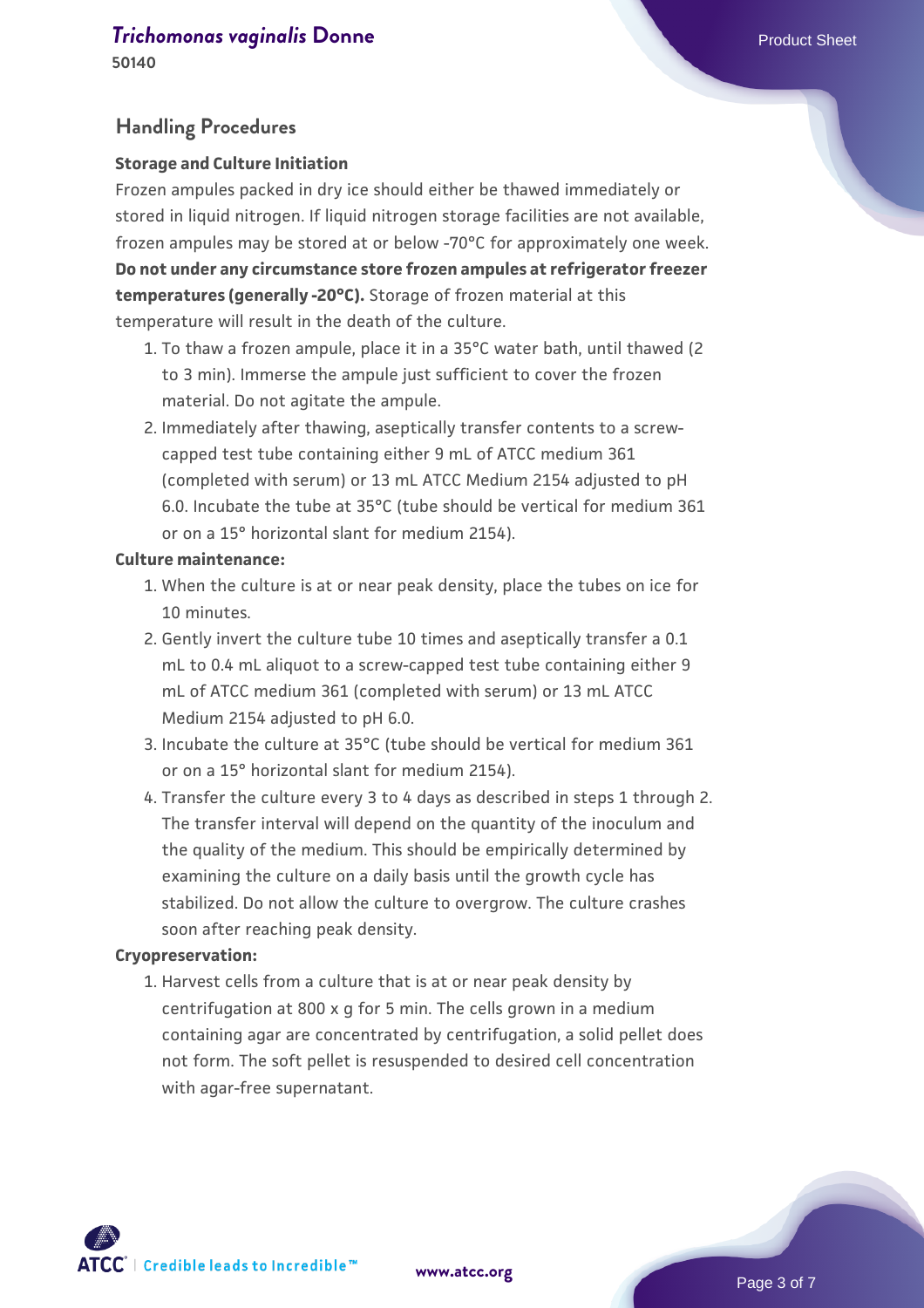**50140**

- 2. Adjust the concentration of cells to 2 x 10<sup>6</sup> to 2 x 10<sup>7</sup>/mL in fresh medium.
- While cells are centrifuging prepare a 10% (v/v) solution of sterile 3. DMSO in fresh medium.
	- a. Add 1.0 mL of DMSO to an ice cold 20 x 150 mm screw-capped test tube.
	- b. Place the tube on ice and allow the DMSO to solidify (~5 min) and then add 9.0 mL of ice cold medium.
	- c. Invert several times to dissolve the DMSO.
	- d. Allow to warm to room temperature.
- 4. Mix the cell preparation and the DMSO in equal portions. Thus, the final concentration will be  $10^6$  to  $10^7$  cells/mL and 5% (v/v) DMSO. The time from the mixing of the cell preparation and DMSO stock solution before the freezing process is begun should no less than 15 min and no longer than 30 min.
- 5. Dispense in 0.5 mL aliquots into 1.0 mL to 2.0 mL sterile plastic screwcapped cryules (special plastic vials for cryopreservation).
- 6. Place the vials in a controlled rate freezing unit. From room temperature cool at -1°C/min to -40°C. If the freezing unit can compensate for the heat of fusion, maintain rate at -1°C/min through the heat of fusion. At -40°C plunge into liquid nitrogen. Alternatively, place the vials in a Nalgene 1°C freezing apparatus. Place the apparatus at -80°C for 1.5 to 2 hours and then plunge ampules into liquid nitrogen. (The cooling rate in this apparatus is approximately -1°C/min.)
- The frozen preparations should be stored in either the vapor or liquid 7. phase of a nitrogen refrigerator. Frozen preparations stored below - 130°C are stabile indefinitely. Those stored at temperatures above - 130°C are progressively less stabile as the storage temperature is elevated. Vials should not be stored above -55°C.
- 8. To establish a culture from the frozen state place an ampule in a water bath set at 35°C. Immerse the vial just to a level just above the surface of the frozen material. Do not agitate the vial.
- 9. Immediately after thawing, do not leave in the water bath, aseptically remove the contents of the ampule and inoculate a 16 x 125 mm screw-capped test tube containing either 9 mL of ATCC medium 361 (completed with serum) or 13 mL ATCC Medium 2154 adjusted to pH 6.0.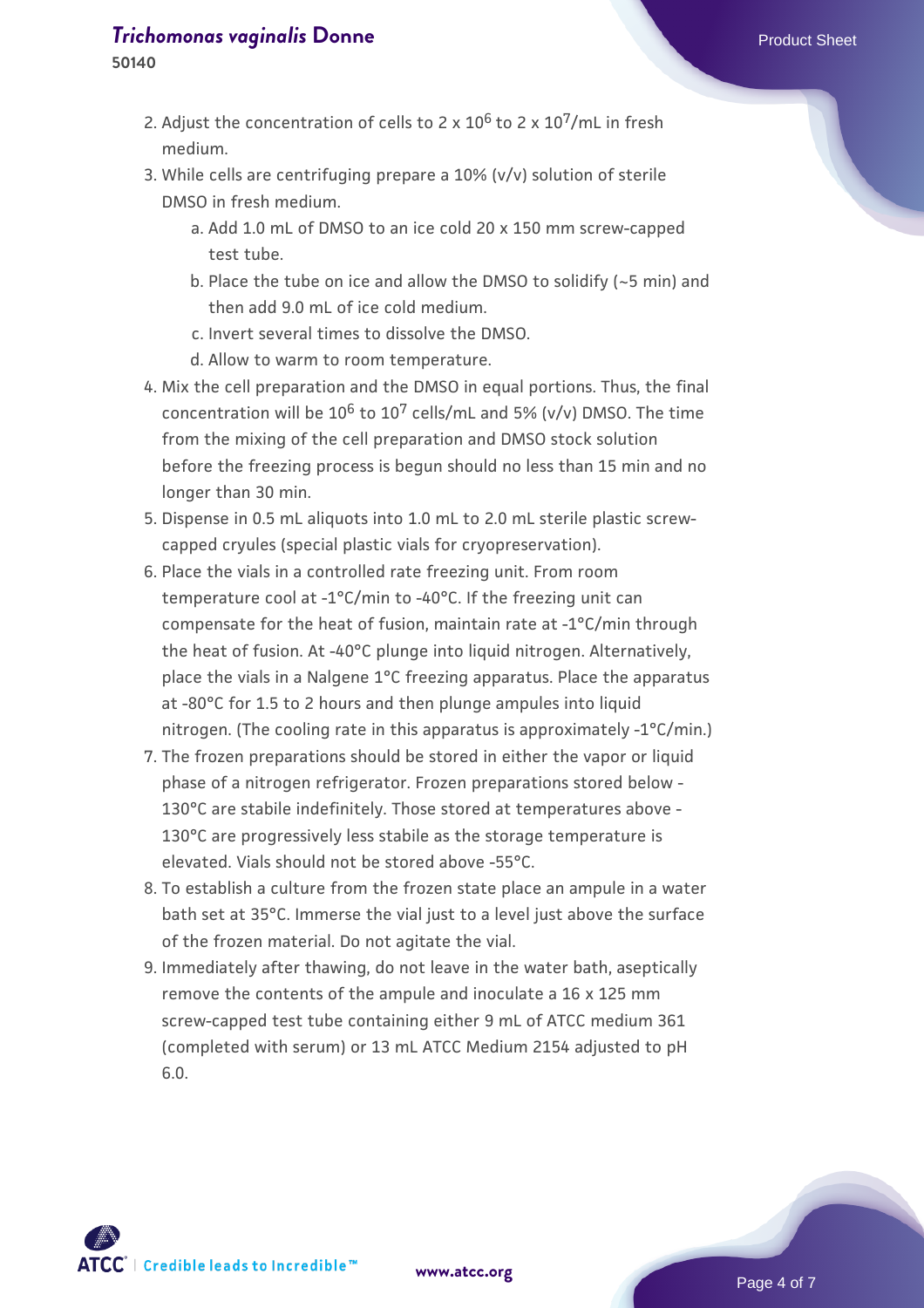# **Material Citation**

If use of this material results in a scientific publication, please cite the material in the following manner: *Trichomonas vaginalis* Donne (ATCC 50140)

### **References**

References and other information relating to this material are available at www.atcc.org.

#### **Warranty**

The product is provided 'AS IS' and the viability of ATCC® products is warranted for 30 days from the date of shipment, provided that the customer has stored and handled the product according to the information included on the product information sheet, website, and Certificate of Analysis. For living cultures, ATCC lists the media formulation and reagents that have been found to be effective for the product. While other unspecified media and reagents may also produce satisfactory results, a change in the ATCC and/or depositor-recommended protocols may affect the recovery, growth, and/or function of the product. If an alternative medium formulation or reagent is used, the ATCC warranty for viability is no longer valid. Except as expressly set forth herein, no other warranties of any kind are provided, express or implied, including, but not limited to, any implied warranties of merchantability, fitness for a particular purpose, manufacture according to cGMP standards, typicality, safety, accuracy, and/or noninfringement.



**[www.atcc.org](http://www.atcc.org)**

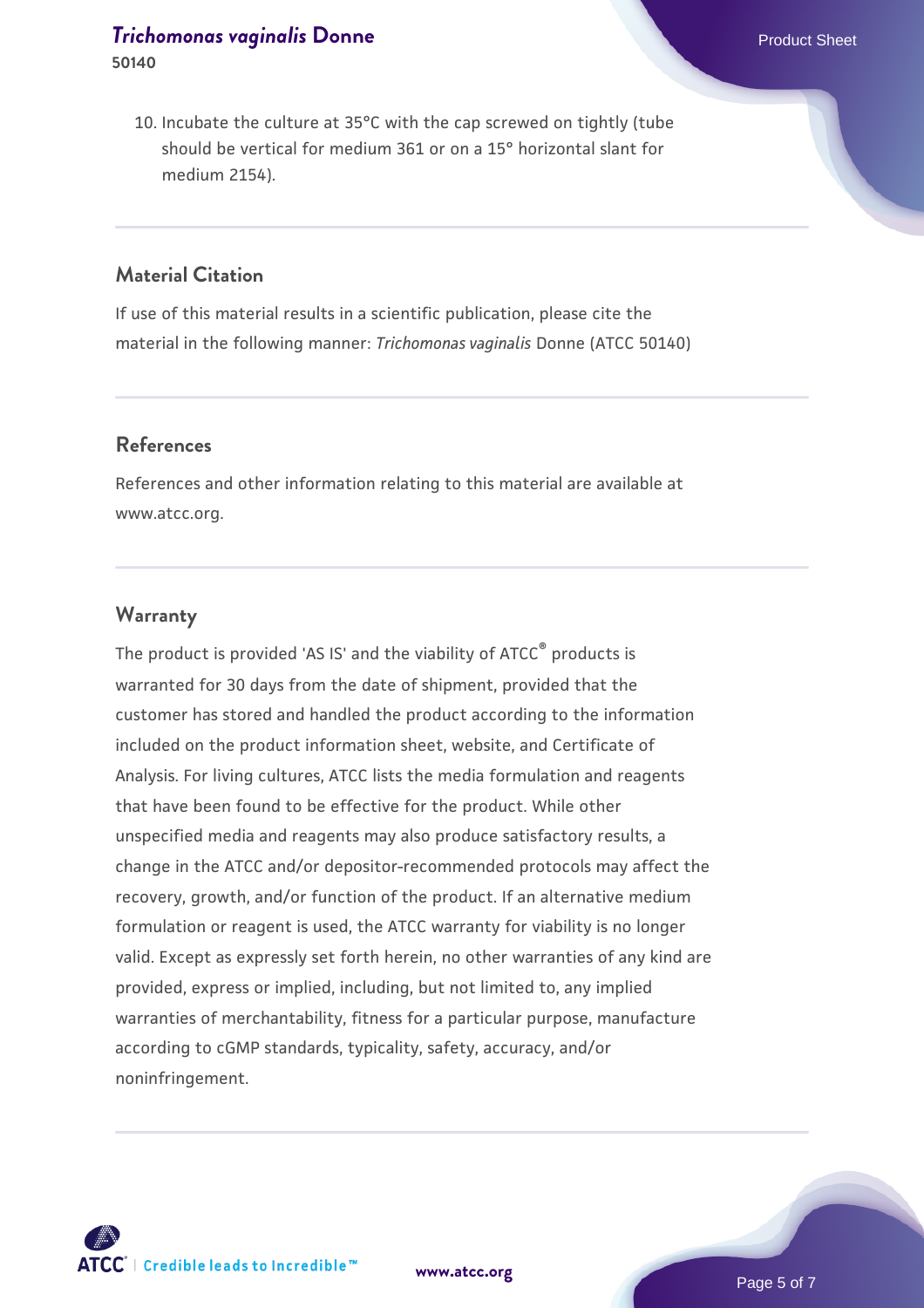# **Disclaimers**

This product is intended for laboratory research use only. It is not intended for any animal or human therapeutic use, any human or animal consumption, or any diagnostic use. Any proposed commercial use is prohibited without a license from ATCC.

While ATCC uses reasonable efforts to include accurate and up-to-date information on this product sheet, ATCC makes no warranties or representations as to its accuracy. Citations from scientific literature and patents are provided for informational purposes only. ATCC does not warrant that such information has been confirmed to be accurate or complete and the customer bears the sole responsibility of confirming the accuracy and completeness of any such information.

This product is sent on the condition that the customer is responsible for and assumes all risk and responsibility in connection with the receipt, handling, storage, disposal, and use of the ATCC product including without limitation taking all appropriate safety and handling precautions to minimize health or environmental risk. As a condition of receiving the material, the customer agrees that any activity undertaken with the ATCC product and any progeny or modifications will be conducted in compliance with all applicable laws, regulations, and guidelines. This product is provided 'AS IS' with no representations or warranties whatsoever except as expressly set forth herein and in no event shall ATCC, its parents, subsidiaries, directors, officers, agents, employees, assigns, successors, and affiliates be liable for indirect, special, incidental, or consequential damages of any kind in connection with or arising out of the customer's use of the product. While reasonable effort is made to ensure authenticity and reliability of materials on deposit, ATCC is not liable for damages arising from the misidentification or misrepresentation of such materials.

Please see the material transfer agreement (MTA) for further details regarding the use of this product. The MTA is available at www.atcc.org.

**Copyright and Trademark Information**